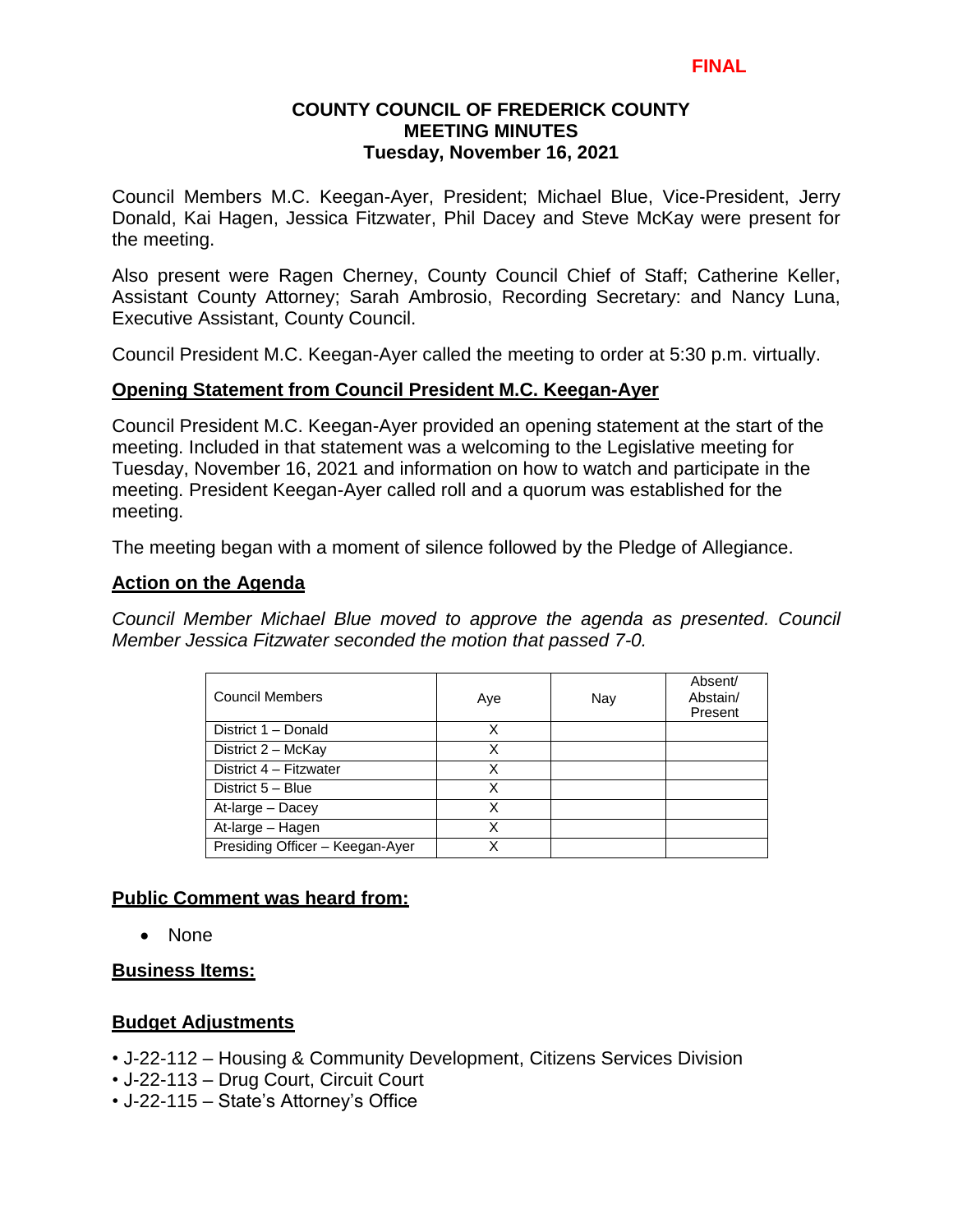## **COUNTY COUNCIL OF FREDERICK COUNTY MEETING MINUTES Tuesday, November 16, 2021**

- J-22-117 Accounting, Finance Division
- J-22-119 Transit Services Division
- J-22-120 Frederick County Public Libraries
- J-22-121 Accounting, Finance Division and Board of Education School Construction Fund Budget Amendment #22-03
- J-22-122 Accounting, Finance Division and Board of Education School Construction Fund Budget Amendment #22-04
- J-22-123 Office for Children & Families, Citizens Services Division

*Council Member Jessica Fitzwater moved to approve Budget Adjustment J-22-112, J-22-113, J-22-115, J-22-117, J-22-119, J-22-120, J-22-121 and Board of Education School Construction Budget Amendment #22-03, J-22-122 and Board of Education School Construction Budget Amendment #22-04 , and J-22-123 as presented. Council Member Steve McKay seconded the motion that passed 7-0.* 

| <b>Council Members</b>          | Aye | Nay | Absent/<br>Abstain/<br>Present |
|---------------------------------|-----|-----|--------------------------------|
| District 1 - Donald             | х   |     |                                |
| District 2 - McKay              | X   |     |                                |
| District 4 - Fitzwater          | х   |     |                                |
| District 5 - Blue               | x   |     |                                |
| At-large - Dacey                | x   |     |                                |
| At-large - Hagen                | Χ   |     |                                |
| Presiding Officer - Keegan-Ayer |     |     |                                |

## **Approval of Minutes from November 2, and November 9, 2021.**

*Council Member Jessica Fitzwater moved to approve the minutes from November 2, and November 9, 2021, as presented. Council Member Steve McKay* seconded *the motion that passed 7-0.* 

| Council Members                 | Aye | Nay | Absent/<br>Abstain/<br>Present |
|---------------------------------|-----|-----|--------------------------------|
| District 1 - Donald             | х   |     |                                |
| District 2 - McKay              | x   |     |                                |
| District 4 - Fitzwater          | Χ   |     |                                |
| District 5 - Blue               | x   |     |                                |
| At-large - Dacey                | x   |     |                                |
| At-large - Hagen                | Χ   |     |                                |
| Presiding Officer - Keegan-Ayer | x   |     |                                |

## **Request Approval of Transit Service's Public Transportation Agency Safety Plan Update**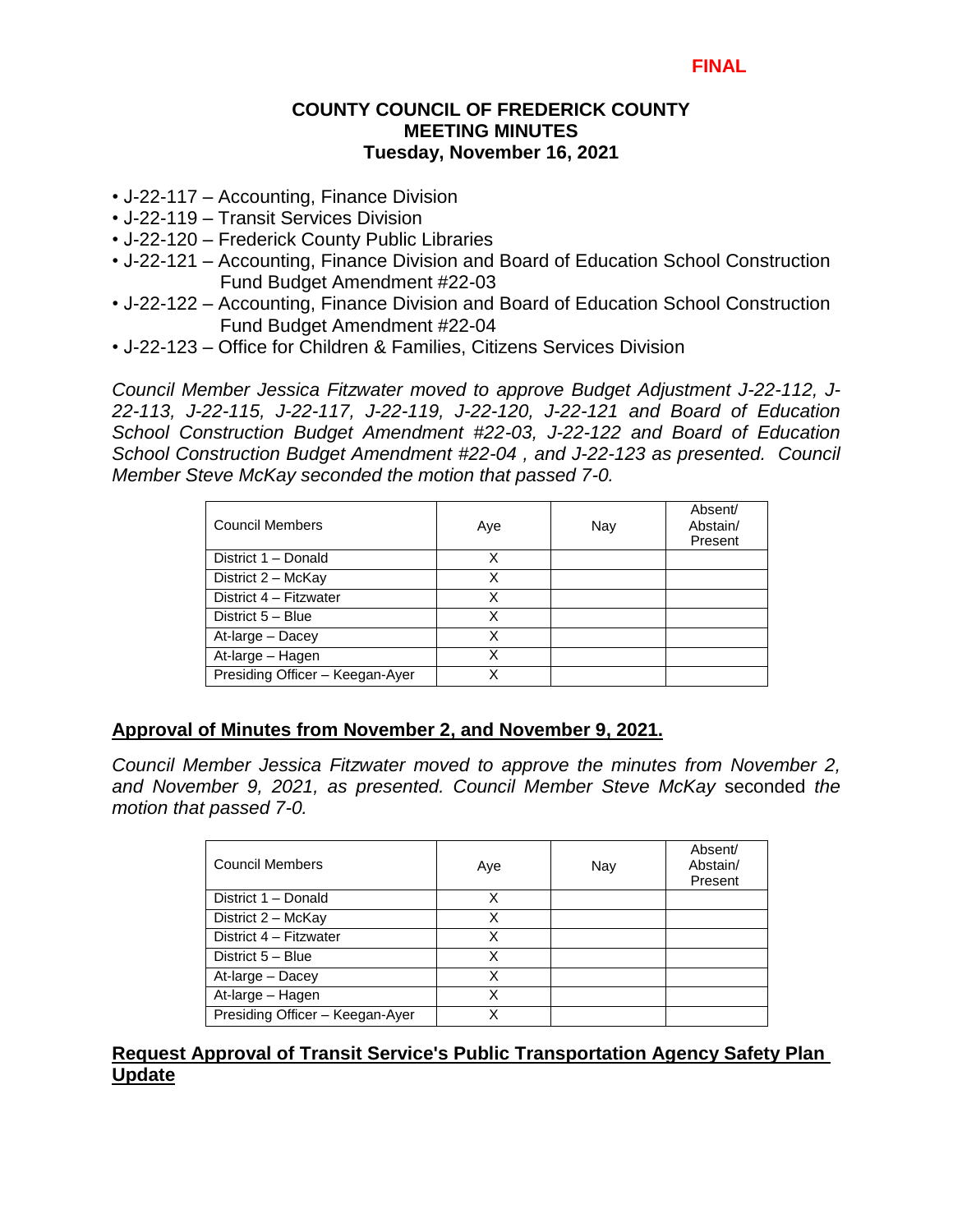## **COUNTY COUNCIL OF FREDERICK COUNTY MEETING MINUTES Tuesday, November 16, 2021**

Roman Steichen, Director, Transit Services Division, briefed the Council on the Transit Service's Public Transportation Agency Safety Plan.

*Council Member Jessica Fitzwater moved to approve Transit's Public Transportation Agency Safety Plan update. Council Member Steve McKay seconded the motion that passed 7-0.* 

| Council Members                 | Aye | Nay | Absent/<br>Abstain/<br>Present |
|---------------------------------|-----|-----|--------------------------------|
| District 1 - Donald             | x   |     |                                |
| District 2 - McKay              | x   |     |                                |
| District 4 - Fitzwater          | х   |     |                                |
| District 5 - Blue               | Χ   |     |                                |
| At-large - Dacey                | Χ   |     |                                |
| At-large - Hagen                | Χ   |     |                                |
| Presiding Officer - Keegan-Ayer | x   |     |                                |

## **Proposed Listing on County Register of Historic Places – Henry Brandenburg House (CR #21-04)**

Amanda Whitmore, Historic Preservation Principal Planner I, Livable Frederick Planning & Design Office, Planning & Permitting Division presented information to the Counsel on the Proposed Listing on County Register of Historic Places – Henry Brandenburg House (CR #21-04).

Public Comment:

• None

*Council Member Steve McKay moved to approve the application to list the Henry Brandenburg House property (CR# 21-04) on the Frederick County Register of Historic Places. Council Member Kai Hagen* seconded *the motion that passed 7-0.* 

| <b>Council Members</b>          | Aye | Nay | Absent/<br>Abstain/<br>Present |
|---------------------------------|-----|-----|--------------------------------|
| District 1 - Donald             | х   |     |                                |
| District 2 - McKay              | X   |     |                                |
| District 4 - Fitzwater          | X   |     |                                |
| District 5 - Blue               | x   |     |                                |
| At-large - Dacey                | x   |     |                                |
| At-large - Hagen                |     |     |                                |
| Presiding Officer - Keegan-Ayer |     |     |                                |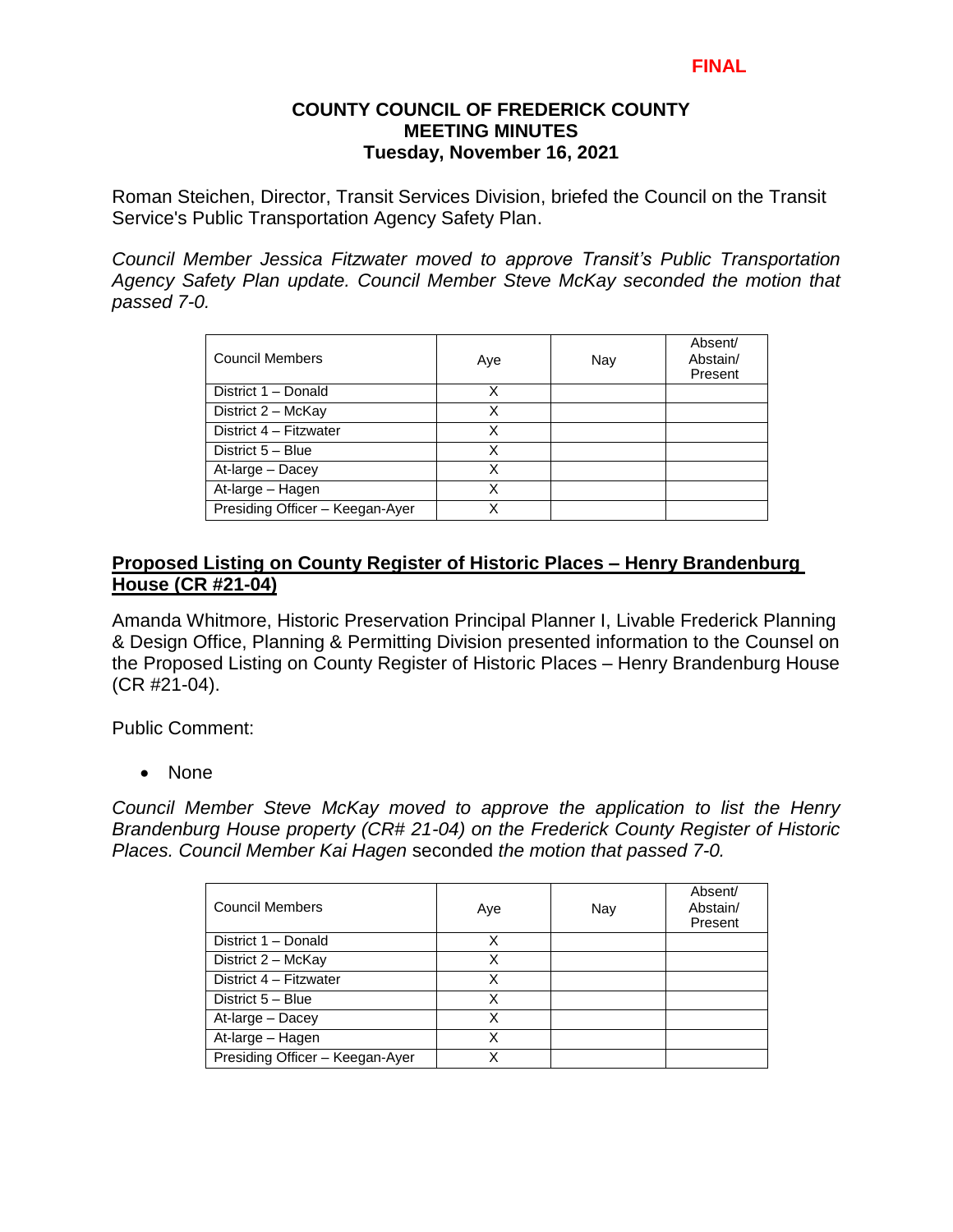### **COUNTY COUNCIL OF FREDERICK COUNTY MEETING MINUTES Tuesday, November 16, 2021**

## **Proposed Listing on County Register of Historic Places – Adam Koogle House (CR #21-05)**

Amanda Whitmore, Historic Preservation Principal Planner I, Livable Frederick Planning & Design Office, Planning & Permitting Division presented information to the Counsel on the Proposed Listing on County Register of Historic Places – Adam Koogle House (CR #21-05).

Public Comment:

• None

*Council Member Jerry Donald moved to approve the application to list the Adam Koogle House (CR #21-05) on the Frederick County Register of Historic Places. Council Member Kai Hagen* seconded *the motion that passed 7-0.* 

| <b>Council Members</b>          | Aye | Nay | Absent/<br>Abstain/<br>Present |
|---------------------------------|-----|-----|--------------------------------|
| District 1 - Donald             | x   |     |                                |
| District $2 - \text{McKay}$     | X   |     |                                |
| District 4 - Fitzwater          | х   |     |                                |
| District 5 - Blue               | х   |     |                                |
| At-large - Dacey                | Χ   |     |                                |
| At-large - Hagen                | Χ   |     |                                |
| Presiding Officer - Keegan-Ayer |     |     |                                |

## **Third Reading Calendar**

## **Amended Bill 21-09 – Electric Vehicles**

*Council Member Kai Hagen moved to approve Amended Bill 21-09 – Electric Vehicles as presented. Council Member Steve McKay* seconded *the motion that passed 5-2.*

| <b>Council Members</b>          | Aye | Nay | Absent/<br>Abstain/<br>Present |
|---------------------------------|-----|-----|--------------------------------|
| District 1 - Donald             | X   |     |                                |
| District 2 - McKay              | X   |     |                                |
| District 4 - Fitzwater          | x   |     |                                |
| District 5 - Blue               |     | X   |                                |
| At-large - Dacey                |     | x   |                                |
| At-large - Hagen                | x   |     |                                |
| Presiding Officer - Keegan-Ayer |     |     |                                |

# **Bill 21-11 – Frederick County Real Property Tax Credit**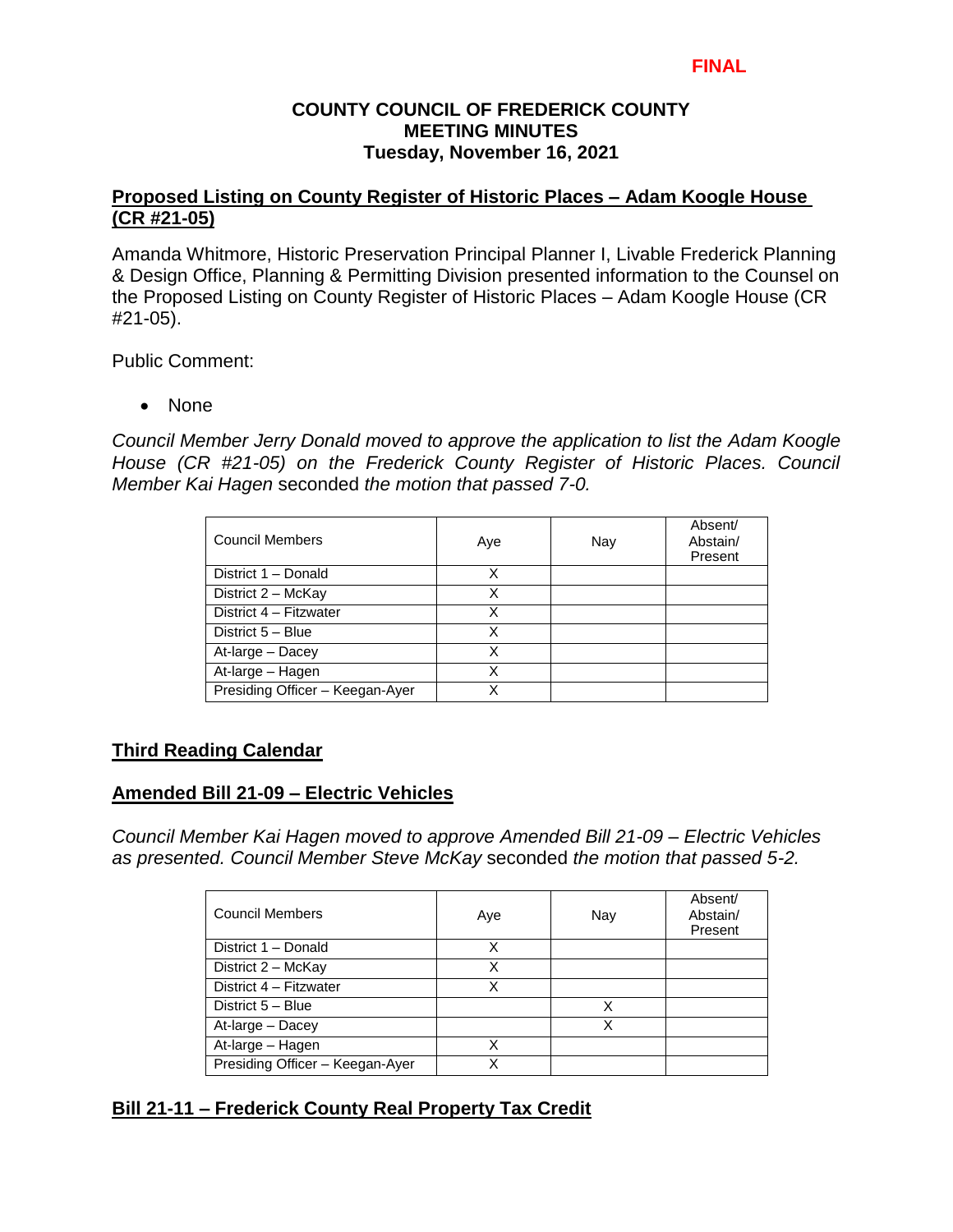#### **COUNTY COUNCIL OF FREDERICK COUNTY MEETING MINUTES Tuesday, November 16, 2021**

*Council Member Michael Blue moved to approve Bill 21-11 – Frederick County Real Property Tax Credit as presented. Council Member Steve McKay* seconded *the motion.*

*Council Member Phil Dacey moved to approve Amendment 1 on Bill 21-11 – Frederick County Real Property Tax Credit. Council Member Steve McKay seconded the motion that failed 2-5.*

**AMENDMENT 1 on Bill No. \_\_21-11\_\_** 

| <b>Introduced By:</b>       | Council Member Phil Dacey (At-Large) |  |
|-----------------------------|--------------------------------------|--|
| <b>Introduction Date:</b>   | October 19, 2021                     |  |
| Adopted/Rejected/Withdrawn: |                                      |  |

An ACT to Amend Frederick County Code Section 1-8-61 – Property Tax Credit, to grant a \$175.00 County real property tax credit to homeowners on their owner-occupied property.

On Exhibit 1, it is hereby amended as follows: **SECTION 1-8-61. PROPERTY TAX CREDIT.**

\*\*\*\*\*\*\*\*\*\*\*\*\*\*\*\*\*\*\*\*\*\*\*\*\*\*\*\*\*\*\*\*\*\*\*\*\*\*\*\*\*\*\*\*\*\*\*\*\*\*\*\*\*\*\*\*\*\*\*\*\*\*

(B)This real property tax credit is available only to the owner-occupied property of a homeowner as defined in Maryland Code Annotated, Tax Property Article, § 9- 105 [with a property assessment on the July 1, 2021, real estate taxes and fees bill of \$328,512 or less as reduced by the amount of any assessment on which a property tax credit is granted under Md. Code Ann., Tax Property Article, § 9-  $105$ .

| <b>Council Members</b>          | Aye | Nay | Absent/<br>Abstain/<br>Present |
|---------------------------------|-----|-----|--------------------------------|
| District 1 - Donald             |     | X   |                                |
| District 2 - McKay              |     | Χ   |                                |
| District 4 - Fitzwater          |     | x   |                                |
| District 5 - Blue               |     | x   |                                |
| At-large - Dacey                |     |     |                                |
| At-large - Hagen                |     |     |                                |
| Presiding Officer - Keegan-Ayer |     |     |                                |

*The Council then returned to the original motion made by Council Member Michael Blue to approve Bill 21-11 – Frederick County Real Property Tax Credit as presented and*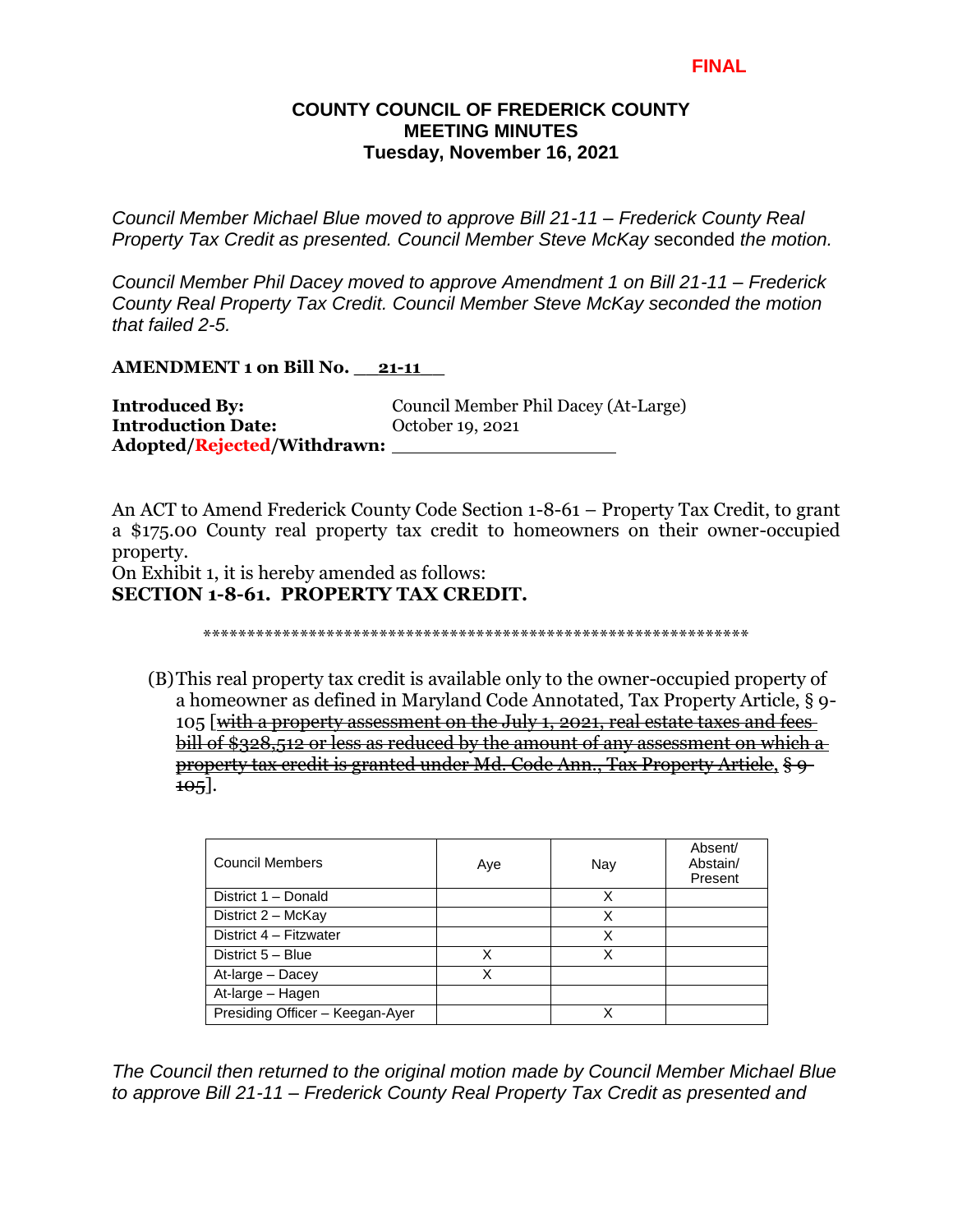### **COUNTY COUNCIL OF FREDERICK COUNTY MEETING MINUTES Tuesday, November 16, 2021**

*was seconded by Council Member Steve McKay that passed 6-1.* 

| <b>Council Members</b>          | Aye | Nay | Absent/<br>Abstain/<br>Present |
|---------------------------------|-----|-----|--------------------------------|
| District 1 - Donald             |     |     |                                |
| District 2 - McKay              | X   |     |                                |
| District 4 - Fitzwater          | X   |     |                                |
| District 5 - Blue               | Χ   |     |                                |
| At-large - Dacey                | Χ   |     |                                |
| At-large - Hagen                | Χ   |     |                                |
| Presiding Officer - Keegan-Ayer |     |     |                                |

## **Public Comment was heard from:**

• Mary Posey

## **Council Member Comments:**

Council Member comments were provided.

#### **Adjourn**

The meeting adjourned at 7:44 p.m.

M.C. Keegan-Ayer, President County Council